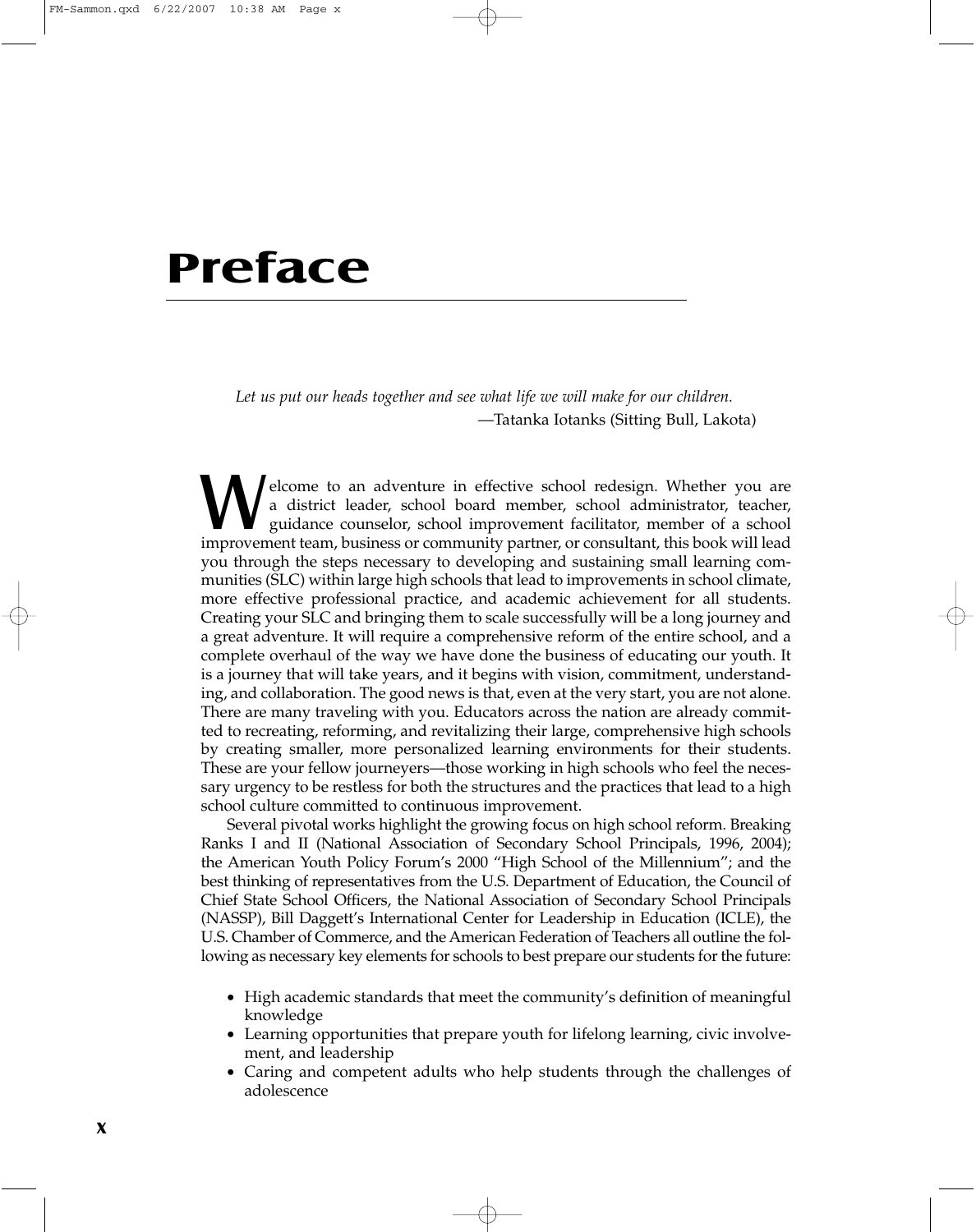- A laser-like focus on data
- Ongoing, varied assessments of student learning
- Opportunities for learning situations with adults, including work or volunteer activities
- Small, personalized learning settings
- Accountability to the community
- An environment where general and vocational tracks do not exist; instead, high academic achievement and a goal of postsecondary education are expected for every student
- Ninth and twelfth grade experiences that are focused on effective transition into and out of high school
- Shared and collaborative leadership.

For over thirty years, American educators have been weaving these elements into a process of reforming their high schools with the goal of establishing an atmosphere of challenge and support for students. A critical part of the reform—especially for urban schools—has centered on the reorganization of schools into small units to dispel the alienating effects of large schools, student apathy, falling test scores, disengaged school administrations, and unrelated curricular approaches. These smaller units within the large comprehensive high schools create structures for a more coordinated and concentrated approach to instruction, develop a personalized school climate for students, increase opportunities for communication between families and schools, and allow teachers a greater role in school leadership. The challenge for educators across the nation now is how to design and develop a teacher corps and a school culture that allow for a school to operate in a completely different manner than the classrooms we experienced during our own education.

Significant relevant research indicates that education is most effective when a true community of learners and leaders emerges in a high school. Increasingly, the research supports that this community is most effective when it exists in a small school environment with students engaged with teachers in a school-withinschool setting of approximately 400 students. When educators, parents, students, and business/community and postsecondary partners join together in this manner, they make the high school experience one where excellence in teaching and nurturing each child to success are the focal points. In these settings, instructional practice is honed and the curriculum is integrated, is career related, and targets high standards. Here, the job of education is shared by supportive partners. Here, students find their own voice, build their skills, and develop a sense of community with their fellow students and their adult teachers. Teachers take on new roles as leaders in the school improvement process and commit to an introspective, data-driven process of reflecting on their shared practice. Community stakeholders demonstrate a vested interest in the success of students and the long-term success of the community. And families—however defined—find their own voice in a structure that welcomes and engages them as it also relies on their involvement to support student success.

Over the past three decades, we have seen a move from pockets of excellence for some students toward "whole-school reform," where all students have the opportunity to excel. We have seen that the move to implement SLC is as viable in our largest cities as it is in our smallest rural communities. There is a wide range of approaches to creating small learning environments for teaching and learning. For some, magnet schools, public charters, and learning "houses" have met the challenge successfully.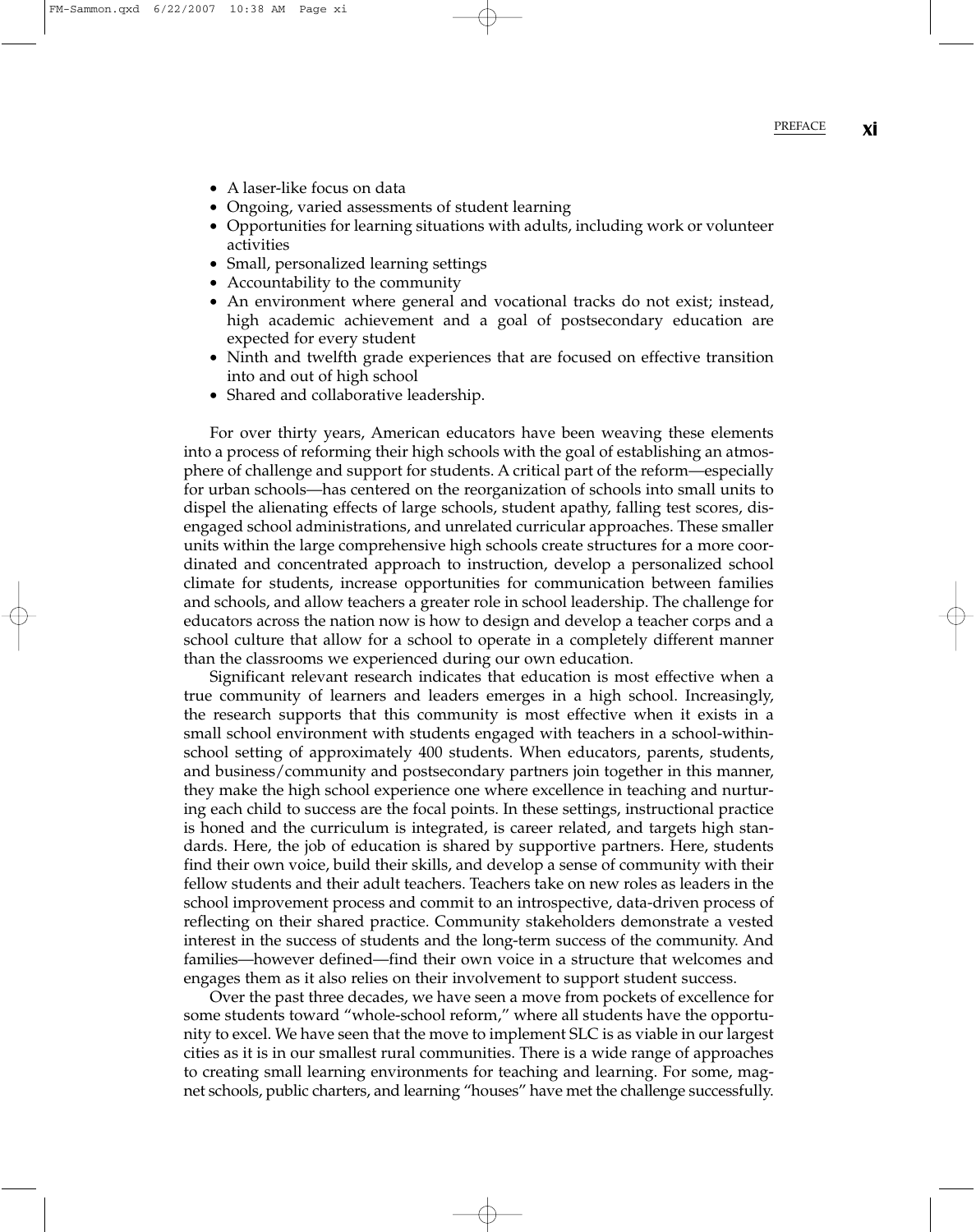For others, the creation of school-within-a-school career academies has been the desired approach. Our nation is once again at a turning point, with a growing urgency to make whole-school reform statewide and to implement whole-district reform. Increasingly, the educational strategy used to raise the bar for all students is the creation of SLC, not because the creation of an SLC in and of itself leads to improvement, but rather because the effective implementation of an SLC creates the environment for a focus on data, students, and professional practice that leads to the improvements we seek to make.

I first wrote *Creating and Sustaining Small Learning Communities* in 2000. The near-decade of work that has intervened has necessitated an important shift in the emphasis of this completely revised book. The focus on school improvement has been altered dramatically as the educational and political landscape has continued to shift under foot. The changes brought about by research and legislation, as well as those reaped through the hard work of educators in the trenches, has brought a new perspective to the implementation of smaller learning communities and a need to update that work and the myriad of tools contained in the accompanying CD-ROM Tool Kit. We have moved into an era where structures and instruction must be addressed—not in separate or even parallel implementations, but in one seamless data-driven design. It can no longer be (if it ever could) about the simple creation of SLC. It must be about using SLC as a vehicle for creating high-performing high schools.

Over the years that have passed since the first edition of this book, a deep research base has developed, based on what works and what is essential for school improvement. Among the major changes is the unprecedented focus on data at the national, state, district, school, and classroom levels. While the first edition gave only a nod to the importance of data, this edition places the use of data front and center in a manner that borrows from a statement by Harvard's Tony Wagner: "no blame, no shame, no excuses." The emphasis on improving the instruction and educational outcomes for all of the nation's youth has grown as well with the advent of the standards movement, the "No Child Left Behind" legislation, and the simply astounding numbers of students who drop out, drift out, and leave our high schools unprepared to lead successful adult lives. While the debate about the need for reform rages in this country, and the national dialogue continues to focus on improving outcomes for youth through the structures of small schools, SLC, and redesigned, reconfigured, reformed, and converted schools, this text will lead you step by step through a process that will help you develop your own school improvement strategy. The book walks you through the five stages of effective implementation: formation, study and awareness, establishing structures, community engagement and commitment, and evaluation. It adds to the first edition's recommendation in the areas of the importance of mission, an effective planning process, professional development needs, defining roles and responsibilities, and the use of time. As in the original work, we will continue to look through the lenses of personalization, curriculum and instruction, partnership, and creating a climate for success; now we add a focus on data and reflective practice at each interval. We also provide assistance in navigating the sometimes complex political milieu that we know as American high schools. We distinguish between creating stand-alone small schools and establishing the varied types of SLC we see in the nation's high schools, including ninth grade and career academies. While the SLC you choose to create may not, for example, have a career or industry focus, you will undoubtedly want to enlist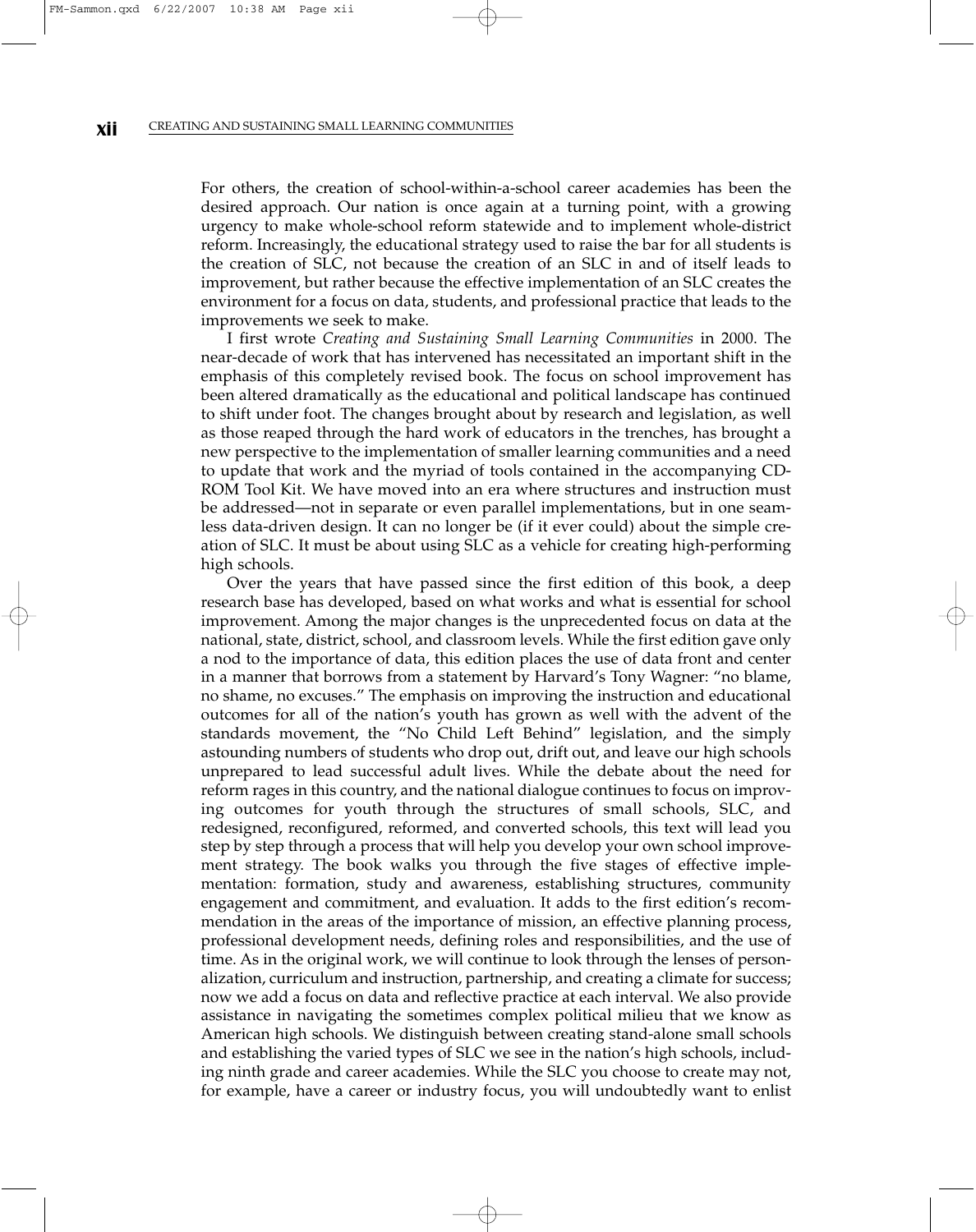business partners and have your students involved with some type of career exploration or job shadowing. We will discuss the pros and cons of schoolwide, all-at-once implementation. This book is part education theory and part technical manual. It contains information, research, and best practices, as well as technical tools to power your efforts to lead other educators toward creating improved schools. We will spend most of our time empowering you to make good decisions and build the capacity of the educators you work with as you learn to create and sustain SLC.

Perhaps the biggest challenge in creating the type of educational setting we have outlined so far is determining who is responsible for implementing and effecting the changes necessary to transform the high school. In the rush for implementation, teachers will look to the school administration, the administration will look to the district, and the district will look for funding to support staff and services in order to provide the resources and training necessary. The business and community partners will look to the school to take the lead, and schools will turn to partners for support. Parents will want what all parents want: what is best for their children. Students will want to get on with the process of being teenagers, and they will trust us to provide them with a high-quality education that prepares them to succeed after high school. In today's educational arena, there is no time for waiting for someone else to single-handedly make a difference in the academic lives of young people.

If you are reading this book, you are part of the process. You are a key element of reforming your school into what we believe works best for all students: a small learning environment with high standards, an engaging curriculum, and a community partnership of support. While this book is specifically written for those who are mandated, by job or consulting contract description, with leading the SLC development process within a school or district, it is in fact for all those who will work with SLC.

*Creating and Sustaining Small Learning Communities* is based on the premise that no one person or group can do it alone. A team approach must be established, and the individual gifts of the team members and participating organizations must be identified and maximized. We must act now. As a nation, we have been worrying that many children are "falling through the cracks"—indeed, many are falling into a chasm. We have to act now to stop the flow of our children into a future that holds little promise for those ill-prepared to meet it.

*Creating and Sustaining Small Learning Communities* is designed to help you do just that. While the format of this book is meant to be user-friendly and "stepby-step," the nonlinear nature of school improvement suggests that there will be times you will want to move back and forth throughout the chapters as you reflect on what you need to know and what you must be able to do to make the biggest strides. Before you begin working your way through the chapters, review the entire process of implementation and sustainment that is laid out for you here. Depending on your school's or schools' situation, there may be some activities that should be undertaken before others, committees that should be established, Tool Kit applications tried, or advisory boards that should be enhanced or put to work before they are suggested in the sequence of this work. Take stock of and value what you now have, then get to work.

The Tool Kit will help you to assess your current school design. It will also help share the message of SLC. Its built-in PowerPoint presentation walks you through the main SLC design elements and shows what it takes to effectively implement them. It will serve as a useful tool in professional learning settings. The Tool Kit also